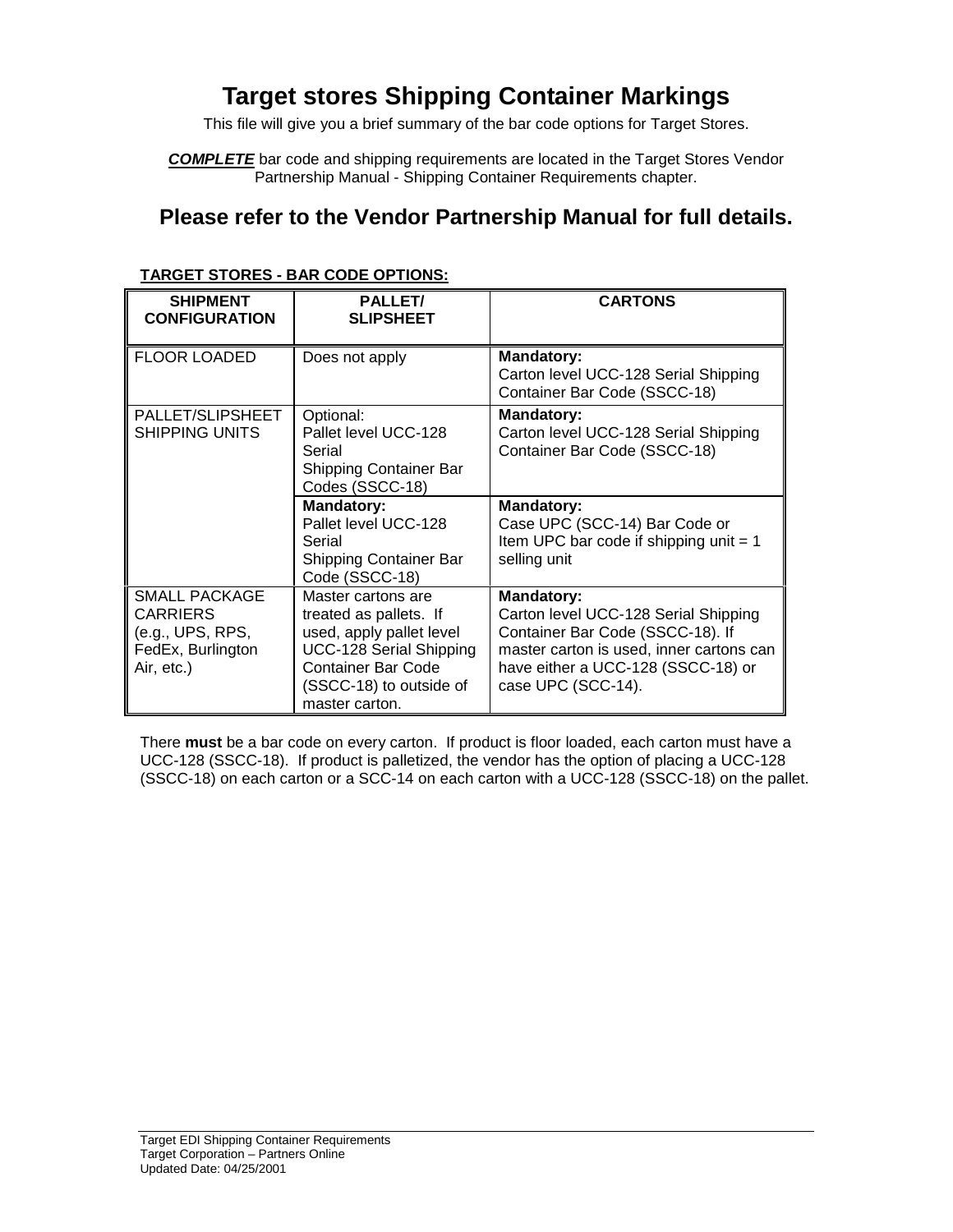# **UCC-128 (SSCC-18) CARTON LABEL WITH BAR CODES:**



Note: Label is not to scale.

| Explanation of information to be included on carton label. (Additional supplier markings<br>may be added, if necessary.) |                                                                                         |                                                  |                                                                                          |  |  |
|--------------------------------------------------------------------------------------------------------------------------|-----------------------------------------------------------------------------------------|--------------------------------------------------|------------------------------------------------------------------------------------------|--|--|
| From:                                                                                                                    | Vendor Name & Address                                                                   | <b>DPCI:</b>                                     | Target SKU # (DPCI -<br>Department (3 digits),<br>Class (2 digits, Item #<br>(4 digits)) |  |  |
| To:                                                                                                                      | Target Distribution Center # &<br>Address                                               | Casepack:                                        | Total # of consumer<br>selling units contained<br>in the carton                          |  |  |
| <b>Ship To</b><br><b>Postal Code:</b>                                                                                    | Conditional - Mandatory if<br>required by Carrier                                       | Style:                                           | Vendor style # or<br>model #                                                             |  |  |
| <b>Carrier:</b>                                                                                                          | Conditional - Mandatory if<br>required by Carrier                                       | <b>Color &amp; Size:</b>                         | Only needed if<br>style/model # is not<br>unique by SKU                                  |  |  |
| PO#:                                                                                                                     | Includes Target Source Code,<br>Purchase Order #, and Location #<br>separated by dashes | <b>Serial Shipping</b><br><b>Container Code:</b> | Example is UCC-128<br>$(SSCC-18)$                                                        |  |  |
| **Source code replaces the department number in the 4010 version of the Purchase Order. Source                           |                                                                                         |                                                  |                                                                                          |  |  |

code is 4 characters and is currently the same as the department number with 1 leading zero.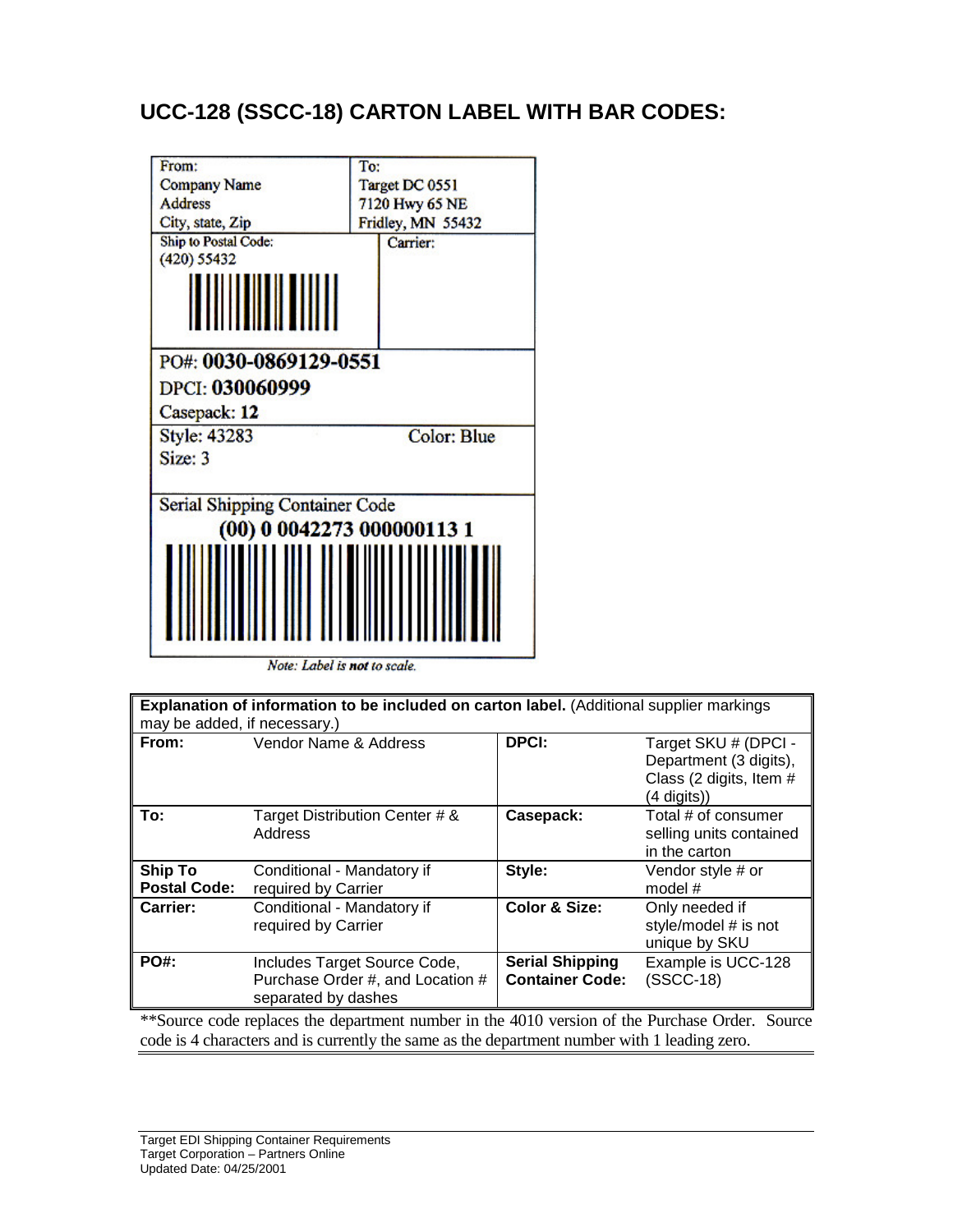## **INTERLEAVED 2 of 5 (SCC-14) CARTON BAR CODE:**

If the Interleaved 2 of 5 (SCC-14) bar code is the carton bar code, the product must be shipped on a pallet or slipsheet that is labeled with a UCC-128 (SSCC-18) bar code.



**Note: All human readable** information and Interleaved 2-of-5 (SCC-14) bar code must appear on adjacent sides of each carton.

| <b>Required Information</b>      | <b>Print Specifications</b>                                                        | <b>Other</b>                                                                                                             |
|----------------------------------|------------------------------------------------------------------------------------|--------------------------------------------------------------------------------------------------------------------------|
| Style or Model #                 | Must be largest print on the box.<br>Minimum size recommended is 1"<br>(one inch). | Must be unique for each<br>item.                                                                                         |
| <b>Product Description</b>       | Minimum size recommended is 1/2"<br>(half-inch).                                   | Clearly differentiates the<br>product from others.<br>Include color name, size,<br>or change print color if<br>necessary |
| Casepack                         | Minimum size recommended is 1/2"<br>(half-inch).                                   | Must indicate the number<br>of consumer selling units                                                                    |
| Bar Code                         | Magnification factor must be at least<br>.70". Minimum bar height is .88"          | Bar Code must be<br>Interleaved 2-of-5 (SCC-<br><u>14</u> ).                                                             |
| Manufacturer or Supplier<br>Name | Minimum size recommended is 1/2"<br>(half-inch).                                   |                                                                                                                          |